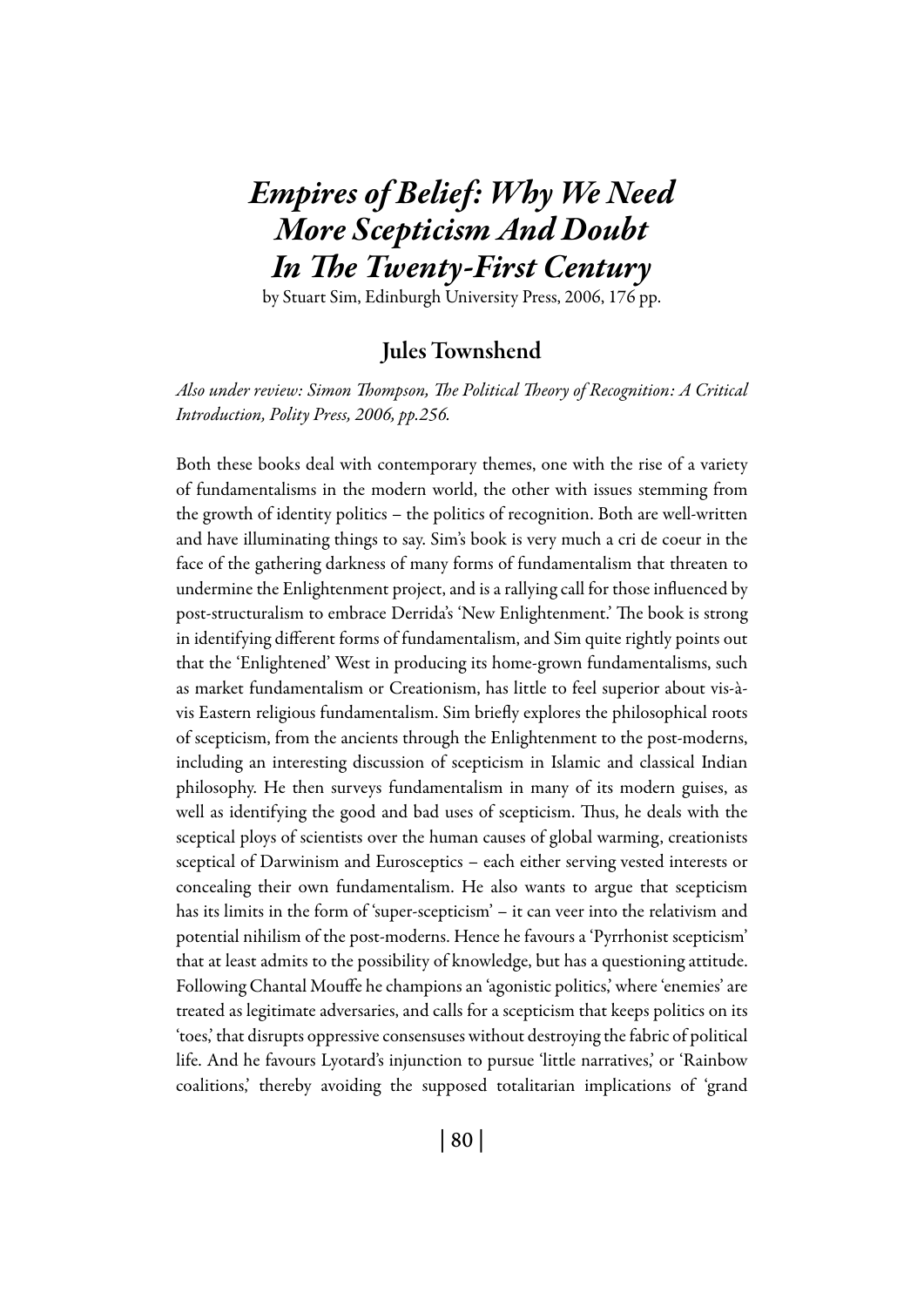#### Townshend | Fundamentalism and Identity

narratives.' He wants an 'engaged scepticism,' or 'sceptical anti-authoritarianism within all cultures,' which promotes less belief and more doubt, 'acting on behalf of all humanity' (p. 4).

At one level it is difficult to disagree with Sim's sentiments if one is in favour of the Enlightenment and the abolition of superstition and oppressive or self-interested dogmatism, but it is difficult to know more precisely what a sceptical politics would look like, apart from having a questioning attitude. If we see the heart of politics as consisting of the battling conflicts of interests, then it entails more than questioning ideas, and involves taking political action. And political action, especially of an Enlightenment sort, needs to be based on some 'rational' explanation of the world. These concerns might lead us to a further question – how to explain the emergence of these various fundamentalisms. Sim unfortunately makes little attempt at this, but, given his preference for 'little narratives' and his opposition to Marxist systembuilding, he is unlikely to put the narrative of capitalism centre-stage. Of course, to do so in any simple way would be to commit a fundamentalist error, but to assume that capitalist-driven imperialism and technology, the commodification of everyday life, globalisation and divisions of labour are of little significance in explaining these new 'empires of belief' can also become a form of dogmatism. Thus, one hopes that Sim could allow for the possibility that his own preference for Lyotardian 'little narratives' is open to challenge on cognitive grounds, and that thinking in terms of 'systems' has no necessary totalitarian connotation.

In contrast to Sim's book, Thompson's is not a commentary on the dangers of fundamentalism in the world. It is a work of rigorous political philosophy that painstakingly dissects the thought of three Hegel and/or Critical Theoryinfluenced thinkers associated with the politics of recognition, namely Charles Taylor, Axel Honneth and Nancy Fraser. This is a well presented book. The reader is offered plenty of sign-posts indicating where the argument has gone and is going (almost 'sat-nav' style!). The chapters are neatly divided up into different forms of recognition, namely as 'love,' 'respect' and 'esteem,' followed by three further chapters containing discussions on the relation between recognition and redistribution, recognition and democracy, and on struggles for recognition.

As the subtitle suggests this is a 'critical introduction.' As such it clearly and succinctly outlines the central arguments of these writers, but indicates where they fall short. Yet this is done on the spirit of constructive criticism. So Thompson on many occasions shows how their respective arguments can be strengthened, especially

| 81 |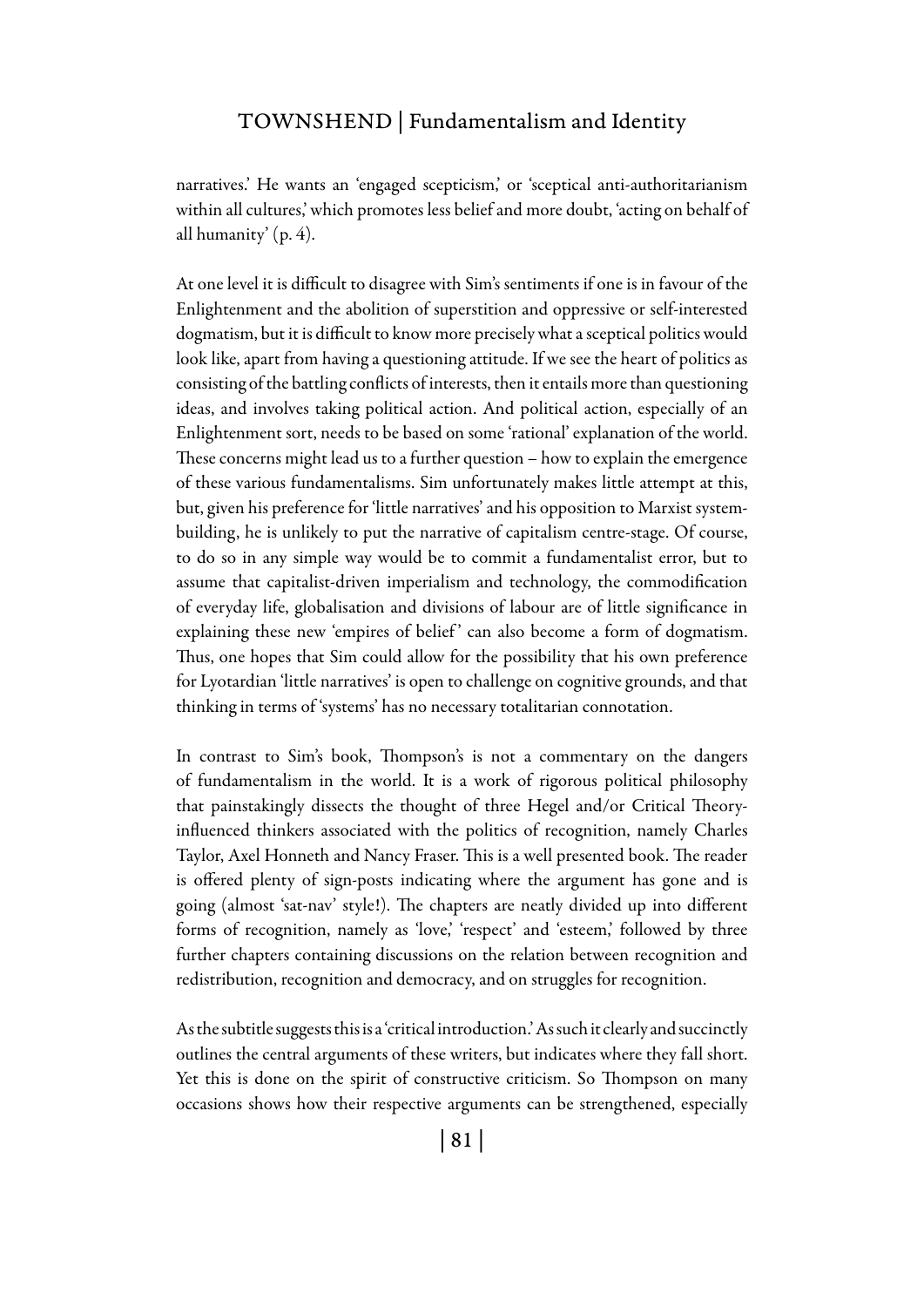## Democratiya 8 | Spring 2007

with the help of each other's, in a kind of dialectical synthesis. Thus, we are not presented with a critique derived from Thompson's own theory of recognition. As he says, presenting his own theory is for another day (p. 187). At this level the book works extremely well. Thus, in the second chapter Thompson offers a solid defence of Taylor and Honneth against Fraser's questioning of whether inter-subjective recognition has any place in a political theory of recognition (all political theories explicitly or implicitly rely on some theory of the subject). The third chapter convincingly argues that (following Honneth) a clear distinction ought to be made between respect and esteem, and that (following Fraser) the idea of entrenched group rights ought to be resisted owing to the reification of identities and the potential of power imbalances within groups and of conflict with other groups.

Why Thompson puts so much emphasis on the respect/esteem distinction becomes clear in the fourth chapter. It allows him to argue that a respect for individual rights is different from the esteeming of cultures, and that practically it is possible to pursue both goals simultaneously, although protection of fundamental – universal – individual rights has the ultimate priority. He also insists against Taylor that there is a need to link issues of recognition with material contexts. In the fifth chapter he successfully demonstrates against Honneth that struggles for redistribution cannot be reduced to struggles for recognition, and against Fraser that any account of the social order has to include the political (state) as well as cultural and economic dimensions. He also questions Fraser's attempt to ground her theory of recognition on the principle of equal moral worth (far too ambiguous). There follows a lucid discussion of the relation between democracy and recognition which shows the real difficulties in reconciling the two in the sense that individual recognition is a precondition for democracy as well as an outcome of democracy. In the final chapter Thompson shows how another circle fails to get squared in Honneth's discussion of struggles for recognition. Honneth argues on the one hand that emotions constitute 'true' knowledge of social conditions, and on the other suggests that they can be mediated by institutions and ideas. He cannot have it both ways.

This book is likely to become the standard introduction to this topic. Yet there still remains the question touched on in various places throughout the book about the extent to which 'recognition,' inspired by the rise of experientially based new social movements, can provide an overarching normative basis for political advocacy in the modern world. As Thompson himself suggests, using Tully's arguments, struggles for recognition are likely to go on without end even in the most democratic and egalitarian of societies, but that does not really tell us much as to whether such

| 82 |